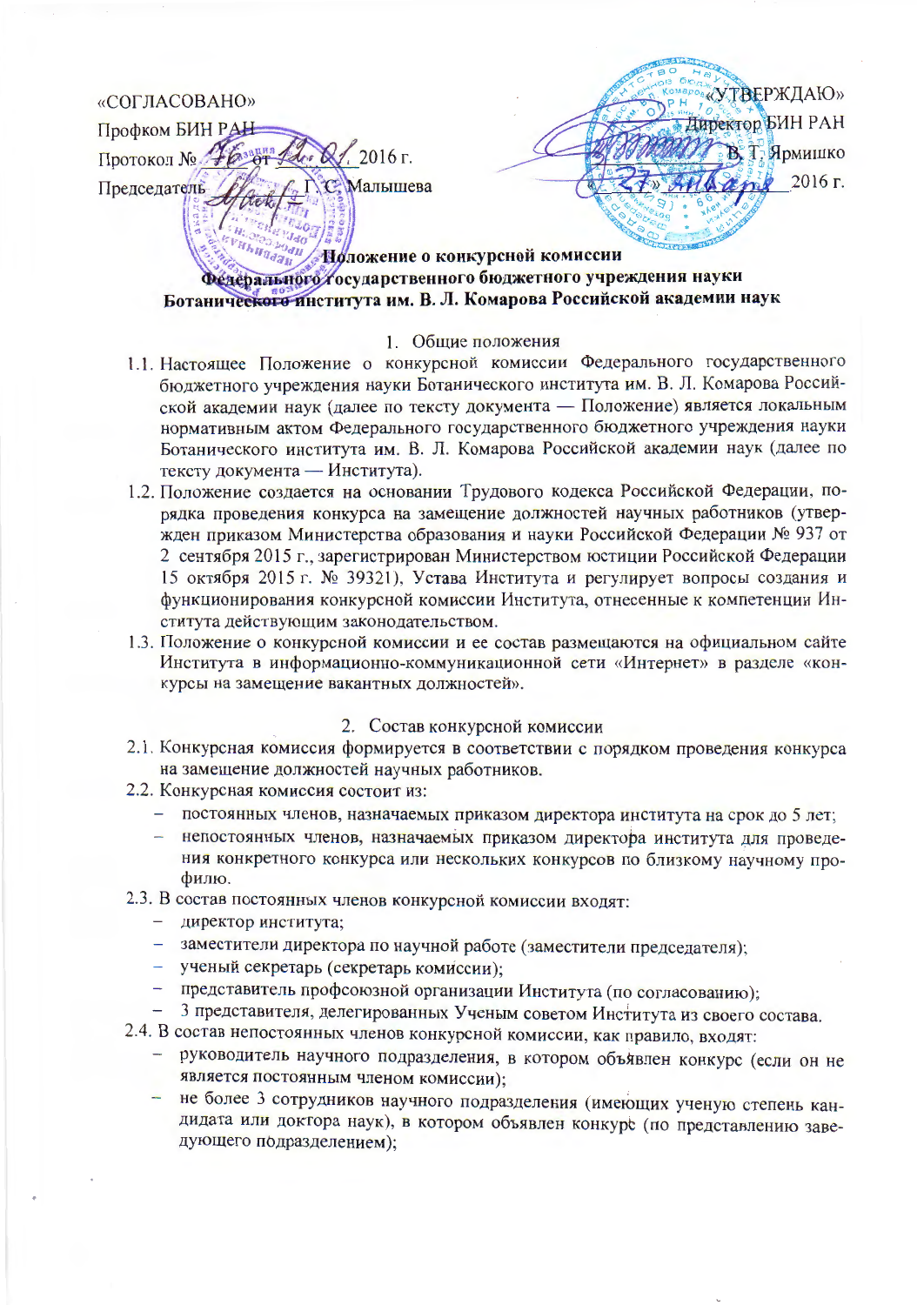- не менее 1 представителя некоммерческих организаций, являющихся получателями и/или заинтересованных в результатах научной деятельности по профилю проведения конкурса;
- не менее 1 ведущего ученого (имеющего ученую степень кандидата или доктора наук), приглашенного из других организаций, осуществляющих научную или научно-техническую деятельность по профилю проведения конкурса, по решению директора института.
- 2.5. При проведении конкурса на замещение должности заведующего научным подразделением в состав непостоянных членов комиссии входят:
	- 1 представитель научного подразделения (имеющего ученую степень кандидата или доктора наук), на заведование которым объявлен конкурс, рекомендуемый общим собранием научного коллектива;
	- 3 дополнительных членов комиссии из других подразделений Института, работающих по профилю проведения конкурса, рекомендуемых Ученым советом Института;
	- не менее 1 представителя некоммерческих организаций, являющихся получателя- $\pm$ ми и/или заинтересованных в результатах научной деятельности по профилю проведения конкурса;
	- не менее 3 ведущих ученых (имеющих ученую степень кандидата или доктора на- $\overline{\phantom{a}}$ ук и опыт организационной работы), приглашенных из других организаций, осуществляющих научную деятельность по профилю проведения конкурса, по представлению Ученого совета института.
- 2.6. При проведении конкурса на замещение должности заместителя директора по научной работе создается специальная конкурсная комиссия, в которую входят:
	- директор института;
	- ученый секретарь (секретарь комиссии);
	- представитель профсоюзной организации Института (по согласованию);
	- 7 членов, делегированных Ученым советом института;
	- не менее 1 представителя некоммерческих организаций, являющихся получателями и/или заинтересованных в результатах научной деятельности по профилю проведения конкурса;
	- не менее 3 ведущих ученых, приглашенных из других организаций, осуществляющих научную или научно-техническую деятельность по профилю проведения конкурса, по представлению Ученого совета института.
- 2.7. Приказ о назначении непостоянных членов конкурсной комиссии издается не позднее даты объявления конкурса.

#### 3. Порядок работы конкурсной комиссии

- 3.1. Решение о необходимости проведения собеседования с претендентами принимает конкурсная комиссия. Собеседование в обязательном порядке проводится при конкурсах на замещение должностей руководителей научных подразделений и заместителей директора по научной работе. При проведении конкурса на замещение должности заведующего научным подразделением собеседование в обязательном порядке включает доклад претендента о перспективах деятельности подразделения.
- 3.2. Конкурсная комиссия правомочна проводить заседание, если на нем присутствует не менее 80% ее членов, в том числе в обязательном порядке председатель или хотя бы один заместитель председателя, представитель профсоюзной организации, представитель некоммерческих организаций, являющихся получателями и/или заинтересованных в результатах научной деятельности по профилю проведения конкурса и не менее 1 ведущего ученого, приглашенного из других организаций, осуществляющих научную или научно-техническую деятельность по профилю проведения конкурса.